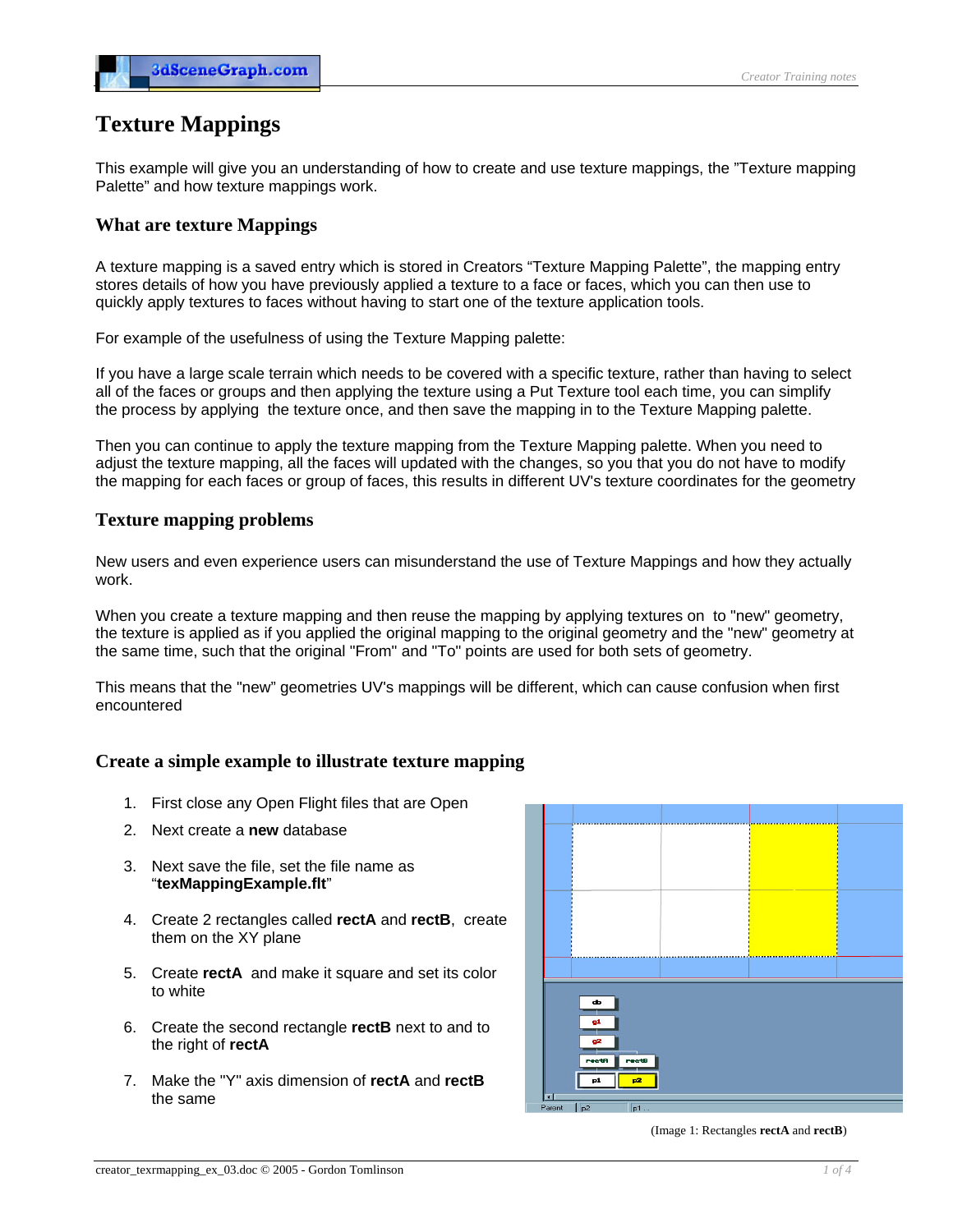- 8. Make "X" axis of **rectB** half as wide **rectA**
- 9. Set the color to yellow for **rectB**
- *10.* Save the file *(control + S)*
- 11. You should have some geometry similar to that shown in image 1

## **Add a Texture and Create a Texture Mapping Entry**

- 12. Load a texture into your texture palette if you have not done so already and select the texture ( a square texture is best for this example)
- 13. Select the **rectA** geometry
- 14. Start 3 Point Put texture tool
- 15. Set the "Add to Mapping Palette" check on, this will ensure that the texture mapping applied with be saved to the mapping palette
- **16.** Set the mapping name to **mapA**, naming the mappings makes them more meaning full and easier to identify
- 17. Apply the texture on to the rectangle **rectA**, such that texture spans the whole of the geometry and does not repeat. If a square texture is used then the U and V coordinate will be 1.0 and 1.0



(Image 2: Apply Texture to **rectA**)

- 18. Click the "OK" button on the 3 point Texture Put tool
- 19. Save the file *(control + S)*
- 20. You should at this point have textured geometry similar to that shown in image 2.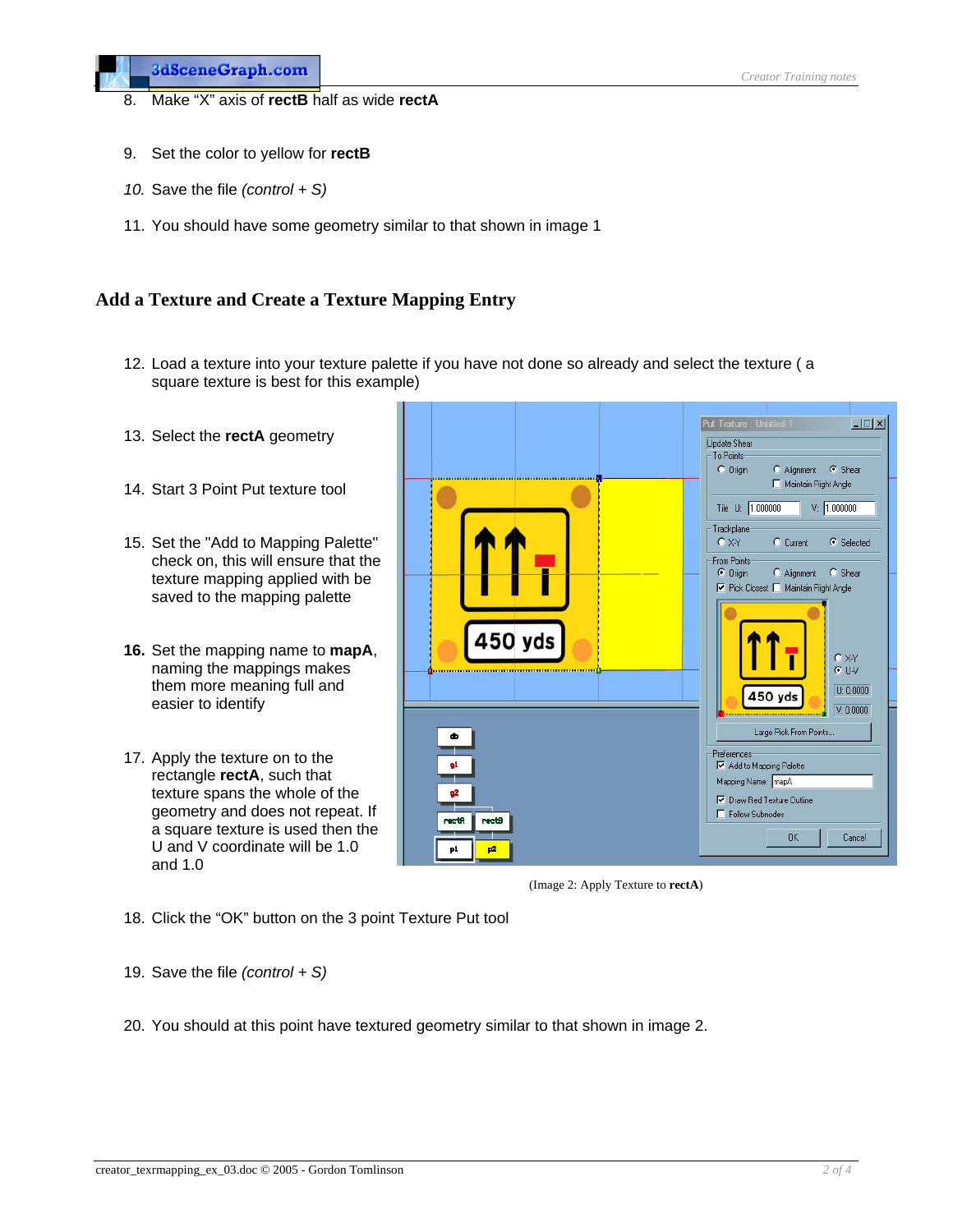## **Using the Texture Mapping**

- 21. Open the texture Mapping Palette
- 22. Select the texture Mapping **mapA** from the Texture Mapping Palette
- *23.* Select **rectB** and apply the texture mapping **mapA**, we apply the texture mapping by using the Insert Texture tool found in the Properties Tool Box, *(using the Control + Left mouse on the Insert texture button)*
- 24. Save the file *(control + S)*
- 25. You should see something similar to that in image **3**



(Image 3: Mapping Applied to **rectB**)

When the texture mapping **mapA** is applied to the geometry **rectB**, many user expect the texture to fully fill **rectB** just as it has filled **rectA** as in image **5**

You can already see though that this is not the case and this is what can confuse many users at first. (See images **5** and **3**)

If you examine the UV texture coordinates of both the rectangles, you should see that the geometries texture coordinate **V** ranges on **rectB** will be from 0 to 1 and in this example matches that of **rectA** but texture coordinates **U** on **rectB** ranges from 1 to 1.5 and not 0.0 to 0.5 like it does on **rectA**, the texture mapping applied is as if you did the original 3 Point Put on both **rectA** and **rectB** at the same time.





(Image 4) Expected (Image 5) Actual